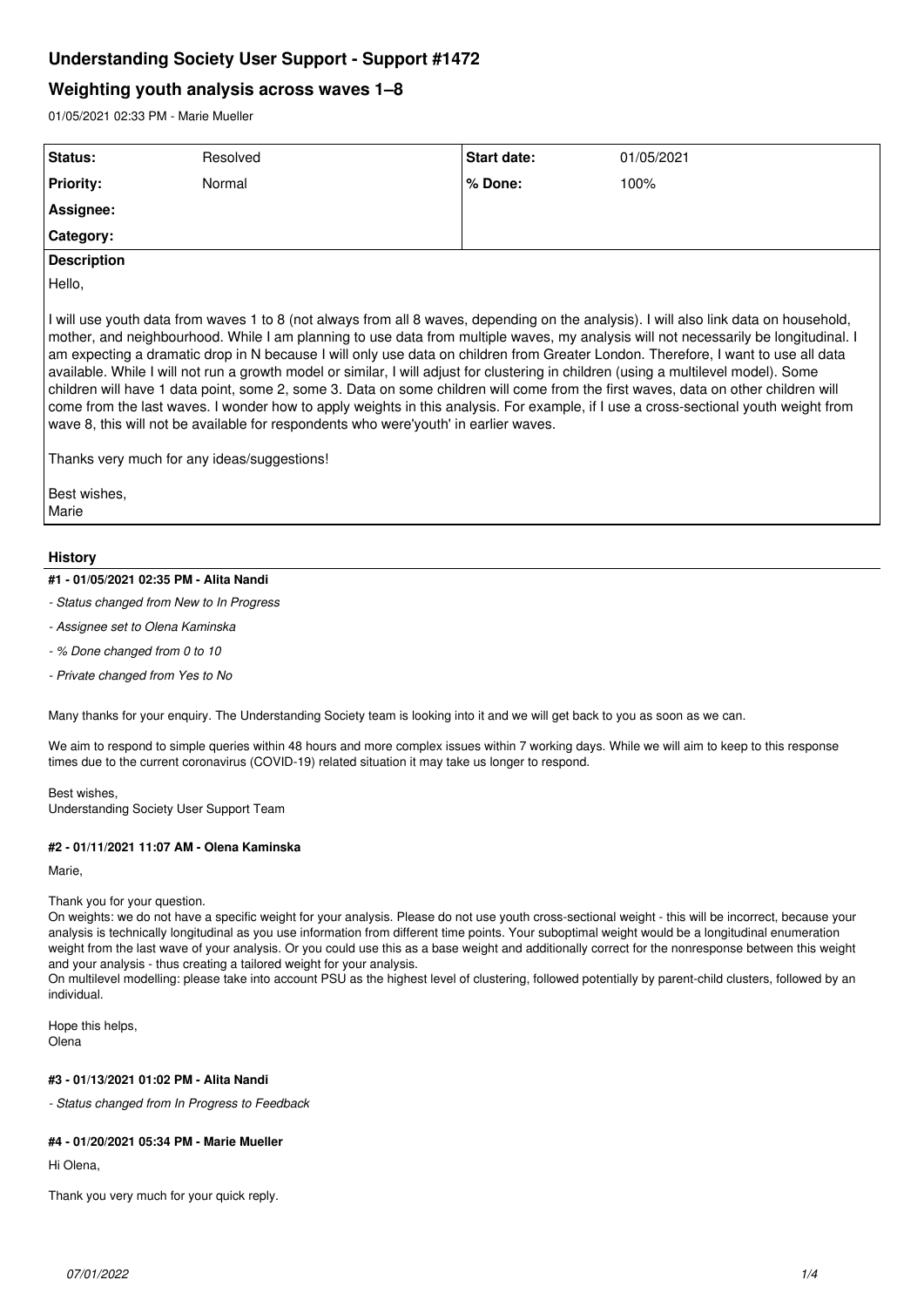I was wondering if you could elaborate on what you mean by "enumaration weight from the last wave" or provide an example? Would such a weight be available also for respondents who were 'youth' in previous waves and therefore will not be available in wave 8 (at least not as 'youth')?

I have two additional questions about the clustering. First, I wanted to ask whether clustering in households (i.e. multiple children from one household) is automatically accounted for by PSU, strata, or weight? In other words, do I need to add clustering in households as a level? If yes, would that be possible with svyset? Second, what do you mean by 'parent-child clusters'?

Thank you very much in advance for your help!

Best wishes, Marie

# **#5 - 01/20/2021 06:05 PM - Olena Kaminska**

### Marie,

If the last wave used in your analysis is wave 12 (i.e. you have at least one variable from wave 12 in your analysis) you would use psnen?? Iw weight as your suboptimal weight. Enumeration weight is for all 0+ people who are present at a household at the time of household enumeration (response). So, some could be children, youth or adults (responding or not responding) but as long as their household responded they will have a positive enumeration weight.

On clustering: if using svyset just specifying PSU is sufficient - you don't need to specify lower level clusters. As you mentioned a multilevel model (as long as you don't mean just a regression with multiple predictors) - this type of model allows and requires specification of all clustering levels - hence my earlier advice.

Hope this helps, Olena

### **#6 - 01/21/2021 09:48 AM - Marie Mueller**

Hi Olena,

Thank you very much - this is very helpful!

Does this mean that the enumeration weight is the same for every member of a given household? So, the enumeration weight would basically account for attrition but not item or individual non-response, correct?

A follow-up question: Why do I not need to adjust for clustering in households when using svyset? How do I ensure that SEs are not impacted by non-independence of observations due to shared household?

I am still thinking about how to best build my model. As I will use information of multiple waves and, therefore, will have multiple observations per individual, a multilevel model may be the best option. However, I would need to include four levels: observations, individuals, households, neighbourhoods. This seems a bit excessive, especially because I only have a small number of observations (as my focus is on Greater London). Do you have any thoughts on this?

I do have a couple of questions about how to adjust for the complex sampling design in a multilevel model using mixed in Stata. 1) How do I account for stratification? Including the strata as a covariate is not ideal because there are so many. 2) I will use LSOAs as my neighbourhood variable. Can I "ignore" the PSUs as a level and simply use LSOAs as the neighbourhood level? 3) At what level would I place the enumeration weight? Observations, individuals, or households? Or would I even need to include different weights at different levels?

Thanks very much once again for all your help!

Marie

# **#7 - 01/21/2021 11:51 AM - Olena Kaminska**

Marie,

The enumeration weight is the same for everyone in a household (with very few exceptions in EMB sample) only in wave 1. It is an individual weight so it's meant to represent different types of individuals correctly - hence different values within a household. If you are interested in household-level variables we have a household weight - this one would be the same for everyone in a household.

About clustering with svyset: only the highest level of clustering is needed to be included for standard errors to be correct.

About thoughts on multilevel model: it completely depends on your substantive questions and what you are interested in. Indeed, one may ran out of degrees of freedom with small sample size - so a suboptimal option may be taken in that situation.

On other questions. 1) You can ignore stratification - your estimates will be conservative (so, still correct with slightly wider CIs than by design). 2) Use LSOA if they are higher level than PSU and if all PSUs are nicely nested within LSOAs. So double check this and use LSOA as your cluster variable. 3) Our enumeration weight is for individuals. But if your model resembles pooled analysis you may use different weights from each wave at an observation level.

Best wishes, Olena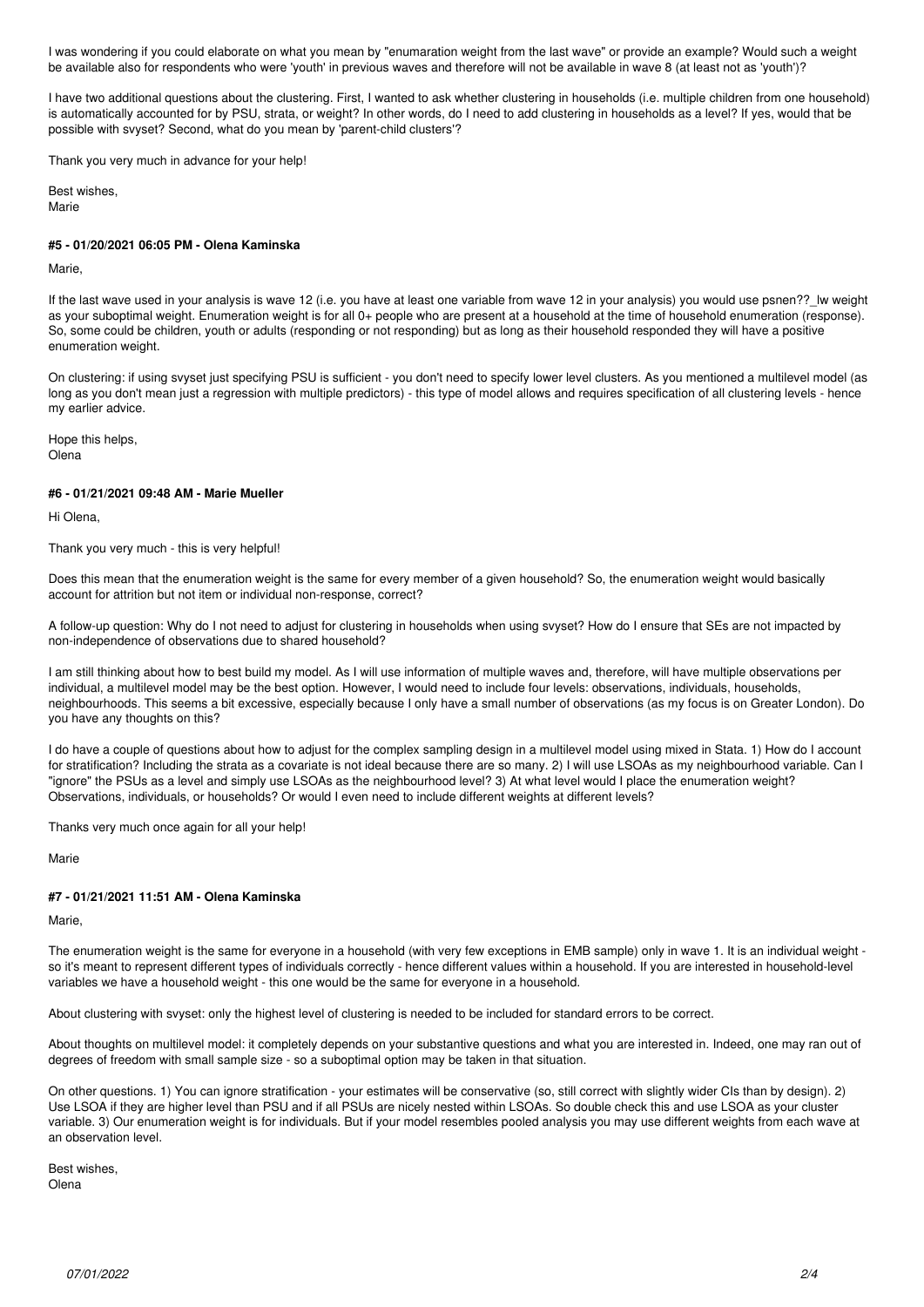### **#8 - 01/21/2021 01:27 PM - Marie Mueller**

Hi Olena,

Thank you very much for your detailed reply. This is super useful!

As for the weight, in a longitudinal design, I would apply the weight of the last time point to all time points, correct?

I will start trying out a few things now and may come back to you if something remains unclear.

Best wishes, Marie

#### **#9 - 01/21/2021 01:56 PM - Olena Kaminska**

Yes, if the weight is at an individual level.

### **#10 - 01/25/2021 11:05 PM - Alita Nandi**

*- Assignee changed from Olena Kaminska to Marie Mueller*

*- % Done changed from 10 to 90*

### **#11 - 01/26/2021 02:40 PM - Alita Nandi**

*- Assignee changed from Marie Mueller to Olena Kaminska*

#### **#12 - 01/27/2021 03:05 PM - Marie Mueller**

Dear Olena,

I am now at the stage of trying to get a deeper understanding of what PSUs, strata, and weights actually are (i.e. what information they contain). I see that there is a detailed description of technical details of weights in the Mainstage User Guide, which I will use to better understand the enumeration weight. However, I have a question about PSUs and strata.

PSUs  $\rightarrow$  In Table 37 of the Mainstage User Guide, I can see that the level of geography of the PSUs depends on country and sample. Sometimes the PSU is the postal sector. In the UK, there are around 9,000 postal sectors. Sometimes the PSU is the LSOA. In the UK, there are around 35,000 LSOAs. Thus, the postal sector would be the higher level of clustering. Above you said I can use LSOAs as my highest level of geography if PSUs cluster in them. I'm not sure they always will, as the PSU seems to be the higher level. Nevertheless, as I am interested in area level variables at LSOA level and the LSOA can change over waves (other than the PSU), I assume that in a multilevel model I will always use LSOAs as my highest level of clustering (rather than PSUs). Do you have any thoughts on this?

Strata -> From Table 38 of the Mainstage User Guide, I find it difficult to understand what information exactly a stratum contains. For example, if strata correspond to groups of two or more PSUs, why is adjustment for clustering in PSUs not sufficient? In other words, what additional information does a stratum contain? What does it tell us?

Thanks very much in advance!

Marie

### **#13 - 01/28/2021 10:18 AM - Olena Kaminska**

Marie,

Sample design is described here: <https://www.understandingsociety.ac.uk/sites/default/files/downloads/working-papers/2009-01.pdf>

Two things to note about clusters: there is no clustering in Northern Ireland. In GB PSUs are postal sectors (note they are postal sectors at the time of the sample selection - sometimes they change over time). Some postal sectors were combined if they were too small. Therefore in GB anything at a higher level than postal sector could be used as a PSUs. Any PSU higher than a household could be used in NI.

Stratification is also described in the paper. In UKHLS it is complex. But you don't need to understand it for clustering. A few years ago multilevel models could not take into account stratification - don't know if this has changed. Again, it is ok to ignore stratification - your estimates would be more conservative.

Hope this helps, Olena

### **#14 - 02/01/2021 12:59 PM - Marie Mueller**

Hi Olena,

#### Yes, thank you very much!

As for the clustering, I was wondering: when I am interested in neighbourhood effects at LSOA level and LSOAs may change over time (because households change address), I would want to include a level for LSOAs in my multilevel model. Now, LSOAs are not a higher geography than postal sectors (often the PSU). Therefore, I wonder if it is a problem not to adjust for PSUs as well. My multilevel model is quite complex already, so I would